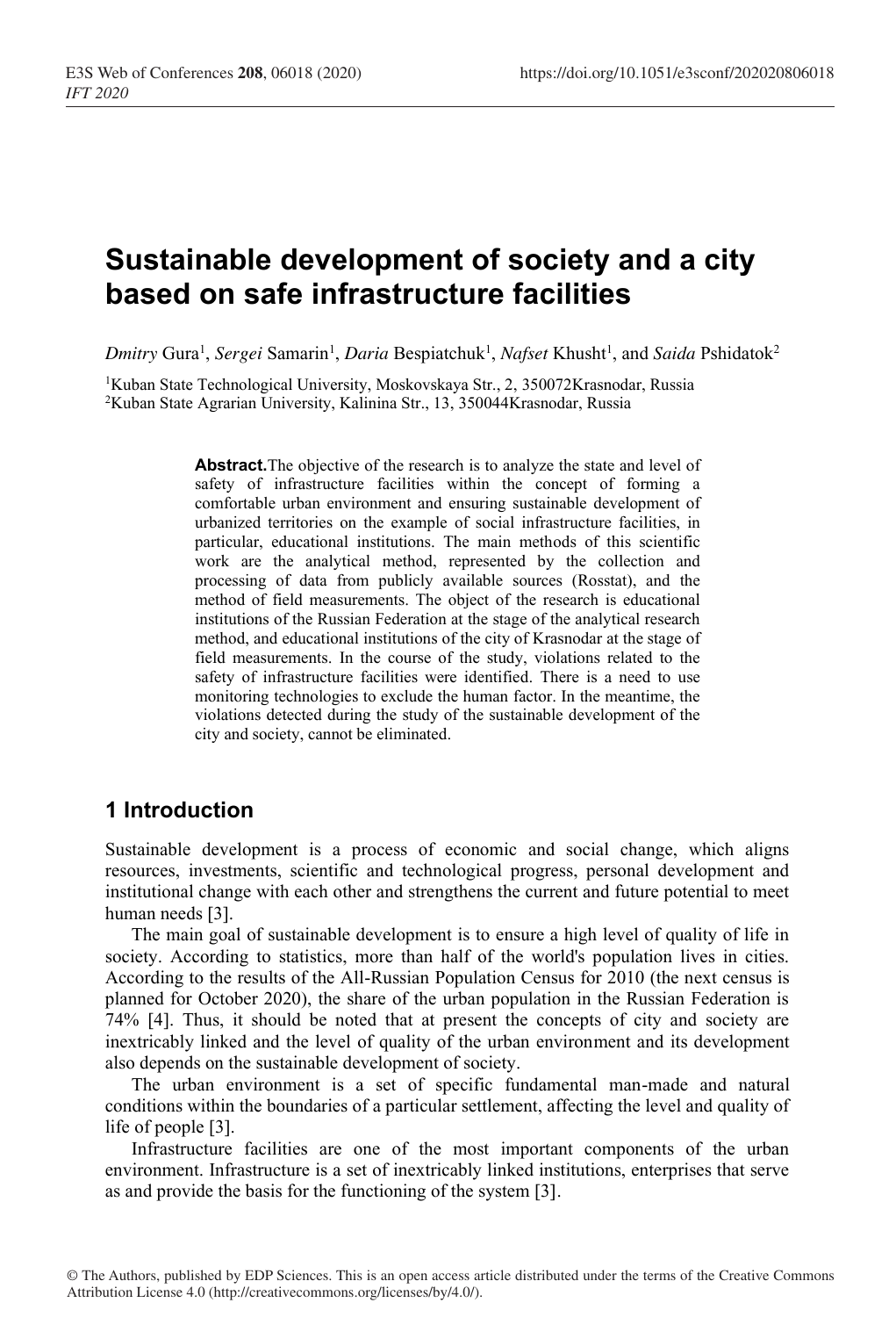Based on the definition, infrastructure facilities play an important role in the life of an individual and the state in general. Therefore, it is necessary to monitor not only the level of development and quality of infrastructure but also its safety.

Infrastructure objects are divided into multiple subtypes. This article, however, considers only social infrastructure, as there is the largest number of social infrastructure objects within the city, and, accordingly, their influence is quite high on the urban environment and society as a whole [9].

## **2 Infrastructure Safety Assessment. Materials and Methods**

The materials for the article are open-source data, primarily statistical indicators of the Federal State Statistics Service of the Russian Federation (Rosstat). The methods are, firstly, collection of information from open sources, and secondly, field studies.

## **3 Literature Review**

There is a sufficient number of articles on this topic. For example, Helena Soares in her "Social infrastructure and the preservation of physical capital: Equilibria and transitional" dynamics and Anita Kumari in her "Physical & social infrastructure in India & its relationship with economic development" state that the level of quality of social infrastructure is determined not only by the quality of the urban environment, but also the economic development of a particular state. Valerija Rogelj in her "Social infrastructure of Silver Economy: Literature review and Research agenda" says that the average life expectancy of people depends on the safety and quality of infrastructure facilities [10]. Anosova V.A. in "Social infrastructure: its essence and content" mentions that the overall development of the individual depends on the level of development and quality of social infrastructure [1]. Bakhareva O.V. in "Technological innovations in the region: prospects for the security of the regional social infrastructure" argues that not only the development of cities and society, but also the economic situation in the regions depends on the safety of infrastructure [2].

## **4 The level of safety of social infrastructure in Russia**

Social infrastructure is understood to mean a set of institutions aimed at meeting personal needs, ensuring life, spiritual and intellectual development of the population [5].

Figure 1 shows specific objects that relate to social infrastructure.





Based on the definition of social infrastructure, we see that its impact on the activities of an individual and society as a whole is quite large. That is why it is necessary to monitor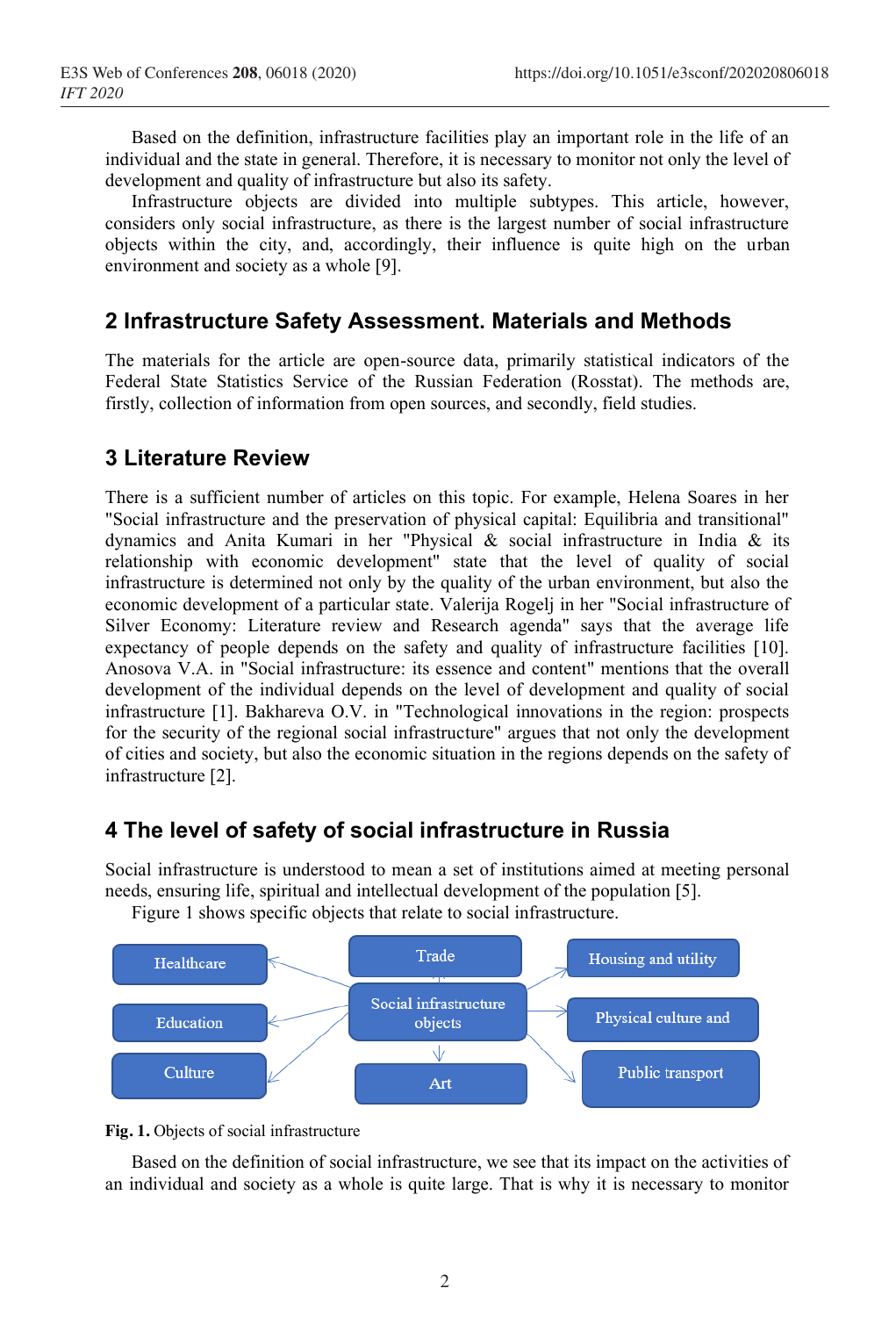the safety of social infrastructure, because social infrastructure facilities accompany us at every step and they have a lot of functions [8, 9].

Among the huge number of social infrastructure objects, schools and kindergartens require special attention as objects of daily service, and their role in the life of society and the state is really significant. After all, the state of schools and kindergartens determines the quality of education, and, therefore, the future of any society depends on them [6, 7].

As of 2018, there are about 42 thousand schools and 50 thousand kindergartens in the Russian Federation. In terms of the quality of education, the Russian Federation ranks 32nd out of 189 positions. This is a fairly good indicator, despite the quite large number of educational institutions in the Russian Federation. However, we cannot deny problems associated with schools and kindergartens, especially those related to the safety of children. It is especially important to pay attention to the safety associated with the technical condition of the buildings of educational institutions and the safety of their territories.

As for the safety associated with the technical condition of educational institutions, there are 2 points to pay attention to. The first is the rare or complete absence of repairs in schools built 20 or more years ago. This leads to the unfitness of the building for the implementation of educational and educational functions.

According to the Accounts Chamber of the Russian Federation and the Ministry of Science and Higher Education of the Russian Federation, the number of children in schools requiring major repairs is growing. In 2015 there were about 1.8 million people, while in 2016 there were about 1.95 million people.

The situation in kindergartens is almost identical. According to Rosstat data, in 2019, there were 2,434 preschool educational institutions, i.e. 6% of kindergartens requiring major repairs.

Although, of course, not all schools that require major renovation are old. Thus, a second point arises, which is related to the technical safety of educational institutions, and which needs to be paid attention to. When building new educational institutions, construction companies use cheap and low-quality building materials. This leads to the fact that such institutions require repairs several years after the start of operation. Or it happens that a building that has not yet been put into operation may collapse.

For example, this happened on May 08, 2017. During the construction of a new school in Murino, a suburb of St. Petersburg, the roof and then the second and third floors collapsed. The reasons for the collapse are a mistake in design and savings on building materials.

Having said that, we should note that the situation with the technical security of educational institutions is poor. A considerable number of schools are in need of repair and this is facilitated, firstly, by the long absence of repairs in old schools, and, secondly, by saving on materials during construction and mistakes in designing new schools.

In addition, there are also problems with ensuring the safety of people on the territory of various educational institutions. In the Russian Federation, a lot of regulatory documents have been published regulating the presence of certain objects on the territory of and near educational institutions. But, unfortunately, there are cases when these standards are not observed in practice.

An example of a violated safety of the territory of an educational institution is the situation with school No. 78 in Krasnodar. The problem is that there is a garage cooperative very close to the school building where children of elementary grades study. A general photo of the educational building and garages is shown in Figure 2.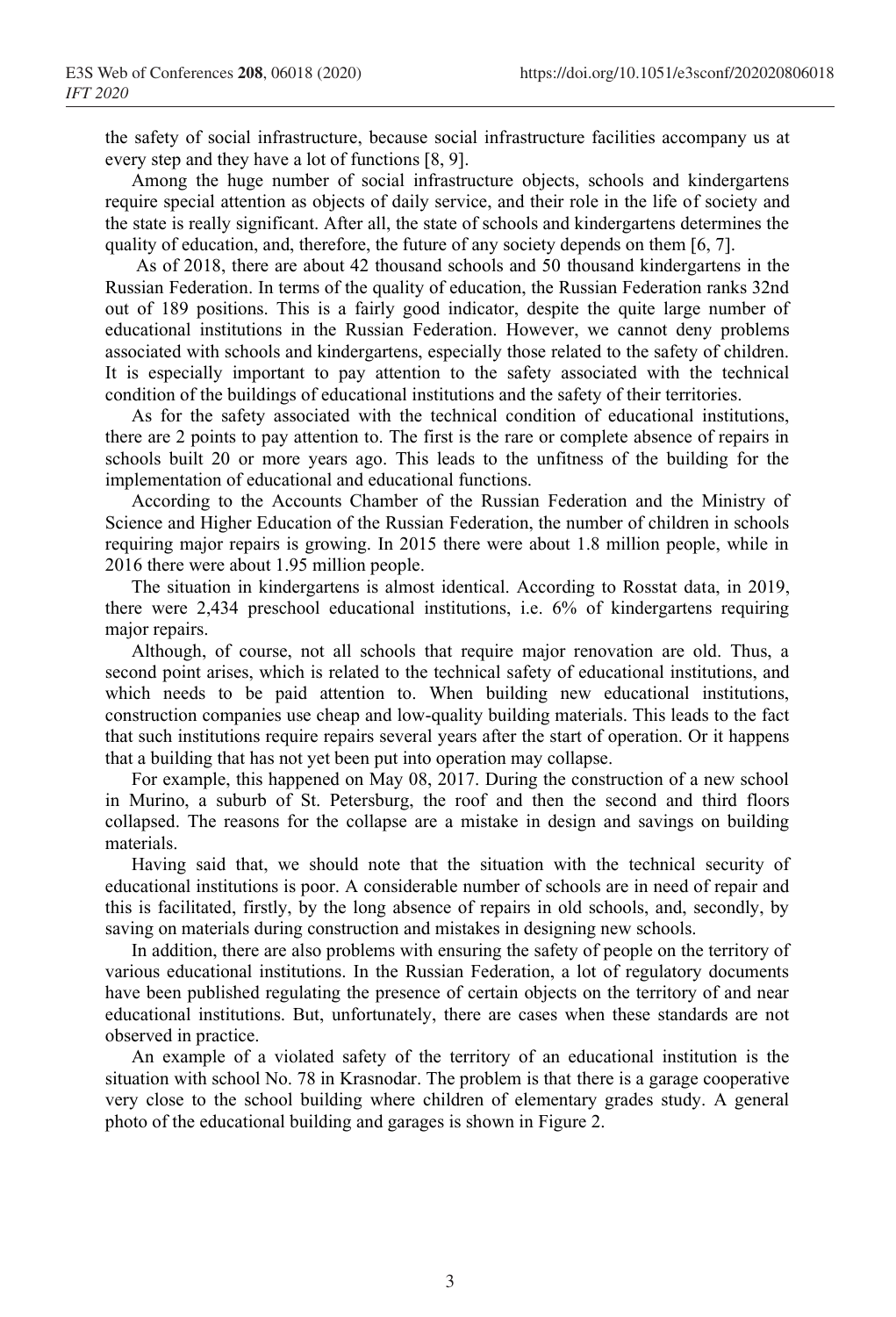

**Fig. 2**. A photo of the educational building of school No. 78 and the adjacent garage cooperative

According to SNiP 2.07.01-89 "Urban planning. Planning and development of urban and rural settlements", the minimum distance between garages and the school territory is at least 15 meters [5]. To find the actual distance, field measurements were taken. The measurements were taken with a LEICA DISTO D5 laser rangefinder. First, the distance from the school building to the garage cooperative was measured. A photo of the field measurement site is shown in Figure 3.



**Fig. 3.**A photo of field measurements of the distance from the school building to the garages

After that, the distance from the garages to the school fence was measured. A photo of the measurement site is shown in Figure 4.



**Fig. 4.** A photo of field measurements of the distance from the the garages to the school fence

The results of field measurements are shown in Table 1.

**Table 1.**The results of field measurements of the territory of school No. 78 with a LEICA DISTO D5 laser rangefinder

| Object of measurement                                | Results of measurements |
|------------------------------------------------------|-------------------------|
| The distance from the school building to the garages | $2.400 \text{ m}$       |
| The distance from the school boundary to the garages | 8.495 m                 |

Field measurements of the territory of school No. 78 found serious violations of SNiP 2.07.01-89. The distance from the border of the school territory to the garages is 6 times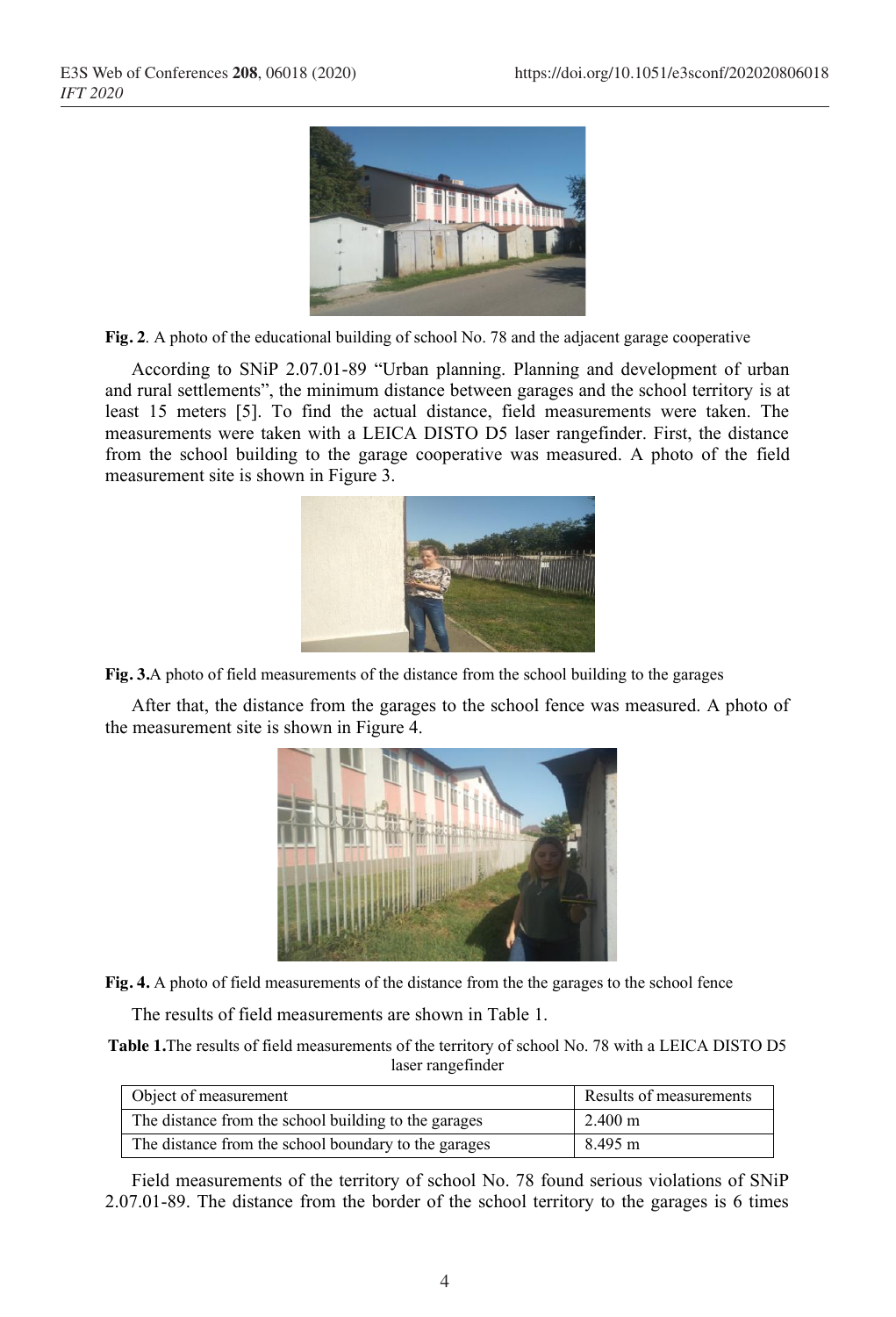less than the allowable one. In addition, the distance from the school building to the garage cooperative is almost 2 times less than it should be from the garages to the school territory.

In addition, this circumstance does not meet the safety requirements for educational institutions. The proximity of garages to the school building can be dangerous for elementary school students. Garages are known as a place for storing not only cars, but also various other items, ranging from gasoline to batteries, that can cause a fire. In addition, a garage cooperative can become a place for storing various explosive items, even for terrorist purposes.

Such an attitude towards regulatory documents, especially those concerning educational institutions, is unacceptable. After all, a negligent attitude towards objects located on the territory of or near an institution can lead to tragedy. As, for example, it happened on the territory of kindergarten No.48, in Krasnodar. On September 9, 2019, at 10 a.m., a tree fell on the teacher and two children. As a result, all of them got serious injuries, and one child died.

#### **5 Results and Discussion**

The analysis of statistical data and the field measurements found the generally unsatisfactory level of safety of the territories of educational institutions, as well as their technical safety. Failure to comply with SNiPs and the lack of monitoring of areas of social infrastructure leads, at best, to violations of regulatory documents, and at worst, to a tragedy with a fatal outcome.

## **6 Conclusion**

As mentioned above, infrastructure facilities play one of the key roles in the state of the urban environment and the development of cities in general. The research carried out by the methods of collecting and analyzing statistical data and field measurements revealed a quite low level of safety of infrastructure facilities in Russia. Both technical safety of educational institutions and the safety of their territories are far from ideal. The main reason for all of the above violations is, first of all, human negligence [12].

To ensure the safety of infrastructure facilities, monitoring technologies must be use that can automatically detect violations of various regulations concerning the safety of infrastructure facilities. It is also important that the monitoring technology can detect violations of the norms for the placement and operation of buildings and structures located near socially significant objects.

Such monitoring should be carried out at least every six months. And in case this initiative is supported by the state and local authorities, it will lead to an improvement in the quality of the urban environment and ensure sustainable development of urbanized territories [11].

## **Acknowledgment**

The reported study was funded by Russian Foundation for Basic Research and Administration of Krasnodar Region of the Russian Federation according to the research project № 19-48-233020 Study of the possibility of using the complex of three-dimensional laser scanning for monitoring and ensuring the safety of infrastructure facilities in the city of Krasnodar and the Krasnodar Territory